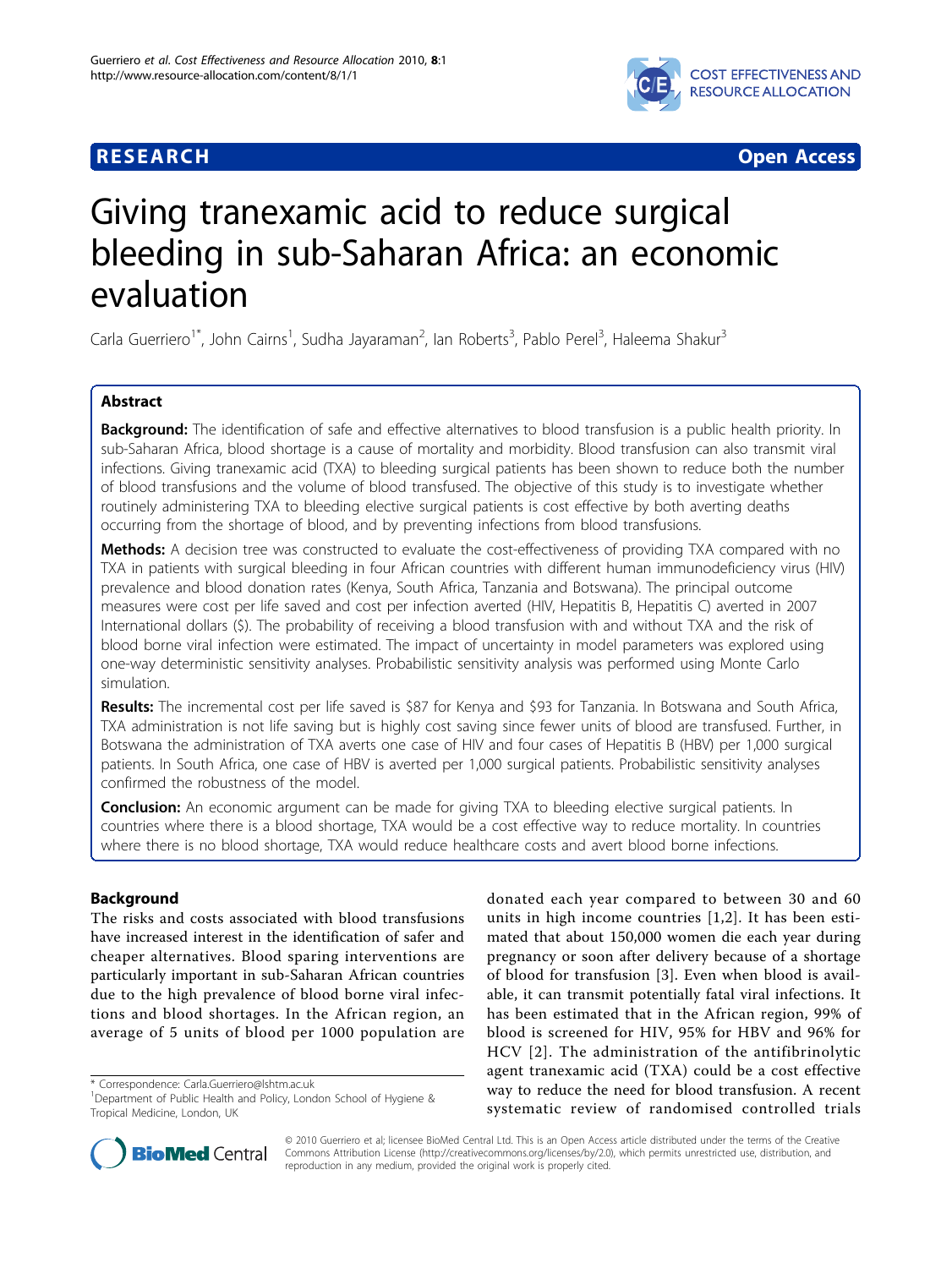showed that the administration of TXA to elective surgical patients reduces the number of transfusions by one third and the volume of blood required per transfusion by one unit [[4](#page-10-0)]. Ongoing studies are also being conducted to investigate the effectiveness of administering TXA in cases of trauma and women with post partum haemorrhage [\[5](#page-10-0)]. In countries with blood shortages, the administration of TXA could increase the supply of blood for those who need it. On the other hand, where blood is readily available the administration of TXA could, by reducing the need for transfusion, decrease the risk of life threatening blood borne infections and reduce costs since fewer units of blood would need to be given (Figure 1).

This suggests that the use of TXA may have benefits in sub-Saharan Africa, where resource constraints argue for cost-effective alternatives to using blood products. Nevertheless, a comprehensive literature review failed to find any studies investigating the cost-effectiveness of giving antifibrinolytic agents among elective surgical patients in developing countries.

This study uses a decision analytic model to evaluate the cost-effectiveness of using TXA to reduce the need for blood transfusion, thus potentially reducing mortality

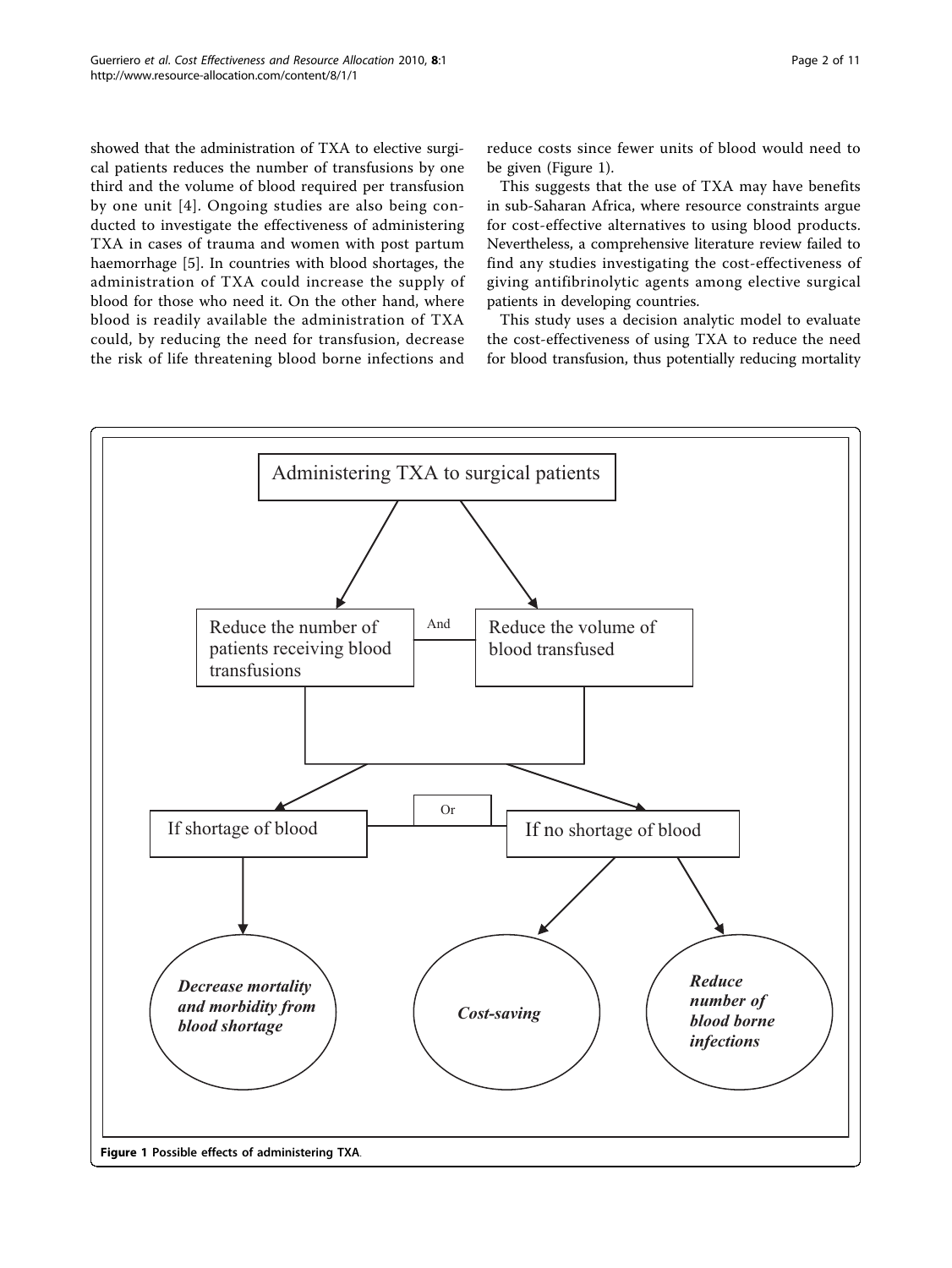from blood shortages and preventing blood borne viral infections in four African countries.

# Methods

# The settings

Four African countries were selected to represent a range of blood donation rates and HIV seroprevalence among blood donors (Table [1](#page-3-0)). South Africa has the highest blood donation rate at 17 units of blood donated per 1,000 inhabitants per year, whereas in Tanzania fewer than 3 units of blood are donated per 1,000 inhabitants per year (Table [1](#page-3-0)) [[6\]](#page-10-0). Kenya and South Africa have a low HIV prevalence among the donor population  $(1.2\%$ , and  $\langle 0.1\%$  respectively) whereas the prevalence is higher in Tanzania and Botswana (2.8% and 2.1%)[6].

# Model

A decision-analytic model was developed in DataTM PRO (TreeAge software Inc., MA, USA) as shown in Figure [2](#page-3-0). Two costs are considered in the economic analysis: the cost of blood transfusion and the cost of TXA. The analysis did not include indirect costs such as wages and productivity losses due to illness and death. The model consists of two different strategies: routinely giving TXA to surgical patients and not giving TXA [\[7](#page-10-0)]. The structure of the two strategies is identical, but the associated probabilities and payoffs differ. The decision model starts with the choice between administering or not administering TXA to a hypothetical cohort of 1,000 bleeding surgical patients. Whichever strategy is chosen the patient can reach the transfusion trigger and require a blood transfusion or can be healthy without requiring a blood transfusion (transfusion trigger not reached). If the patient is transfused he/she can remain healthy, can be infected (HIV, HBV, or HCV) or can die. If a patient did not receive a clinically indicated blood transfusion because it was not available then he/ she has a higher probability of dying. For simplicity, it is assumed that a patient cannot be infected by more than one viral infection. The outcomes considered in the decision tree are: deaths of patients who could not receive blood transfusions due to blood shortage and the number of HIV, HCV and HBV infections.

Data on probabilities and costs are required in order to populate the decision model. Probabilities were estimated from published studies and from simple mathematical models reported in the following text. All the parameters of the model, data sources and values used are presented in Tables [1,](#page-3-0) [2](#page-4-0) and [3](#page-4-0) and are discussed in greater detail in the 'Cost' and 'Probability' sections. Because the costs and consequences included are within a year of treatment, no discounting is required. Oneway deterministic sensitivity analysis was performed in order to estimate the impact of parameter variation on

the incremental cost-effectiveness ratio. In addition, a probabilistic sensitivity analysis was also undertaken in which all utilisation and outcome variables were varied.

# Probabilities

The probability of a surgical patient reaching the transfusion trigger and thus requiring a blood transfusion without receiving TXA (mean probability: 0.66, range: 0- 1) was obtained from Davies et al. [[8](#page-10-0)]. According to a recent systematic review conducted by Henry et al. [\[4](#page-10-0)] the relative risk of requiring a blood transfusion following TXA for a surgical patient is 0.61 (CI 95%: 0.54- 0.69). Thus, the probability of requiring a blood transfusion after TXA administration (0.40) was estimated by multiplying the baseline risk by the relative risk.

Due to the low rate of voluntary blood donations, less than 52% of the blood requirement was available to be transfused in the WHO African Region [[2\]](#page-10-0). Since there are no published data on the likelihood of adult surgical patients receiving a blood transfusion or on the demand and supply of units of blood during surgery in the four countries considered in the study, the probability of being transfused in a setting where TXA is not routinely used was based on the WHO's recommendations [\[9,10](#page-10-0)]. According to WHO [[9\]](#page-10-0), a blood supply of between 10- 20 whole blood units per 1,000 population will satisfy baseline clinical demand [[6,9,10](#page-10-0)]. Thus, it is assumed that if the volume of blood donated (v) exceeds 0.01 times the population (p), there is no shortage of blood and all surgical patients requiring a transfusion will receive one, otherwise a shortage is assumed and only a proportion of patients will be transfused.

#### *Probability of receiving a blood transfusion (no TXA)* =  $v / 0.01p$

With routine administration of TXA, in a situation of blood shortage, the probability of receiving a blood transfusion, for patients who reach the transfusion trigger, increases because some patients receiving TXA may no longer require a transfusion or will need fewer units thus more units will be available across the proportion of the population that needs transfusions. Thus, the probability of receiving a transfusion (given a shortage of blood) becomes:

*Probability of receiving a blood transfusion with TXA* ( ) (( / . )) \*( / )\*( / ) 0 01 1 *p mn R*

Where *m* represents mean number of units transfused in the absence of TXA and  $n$  is the mean number of units transfused given routine administration of TXA. According to Davies et al. [[8\]](#page-10-0) the mean number of units transfused without TXA in elective surgery patients (all types of surgery) having an allogenic blood transfusion, m, is 3.13 (2.52-3.73). Thus, the mean number of units required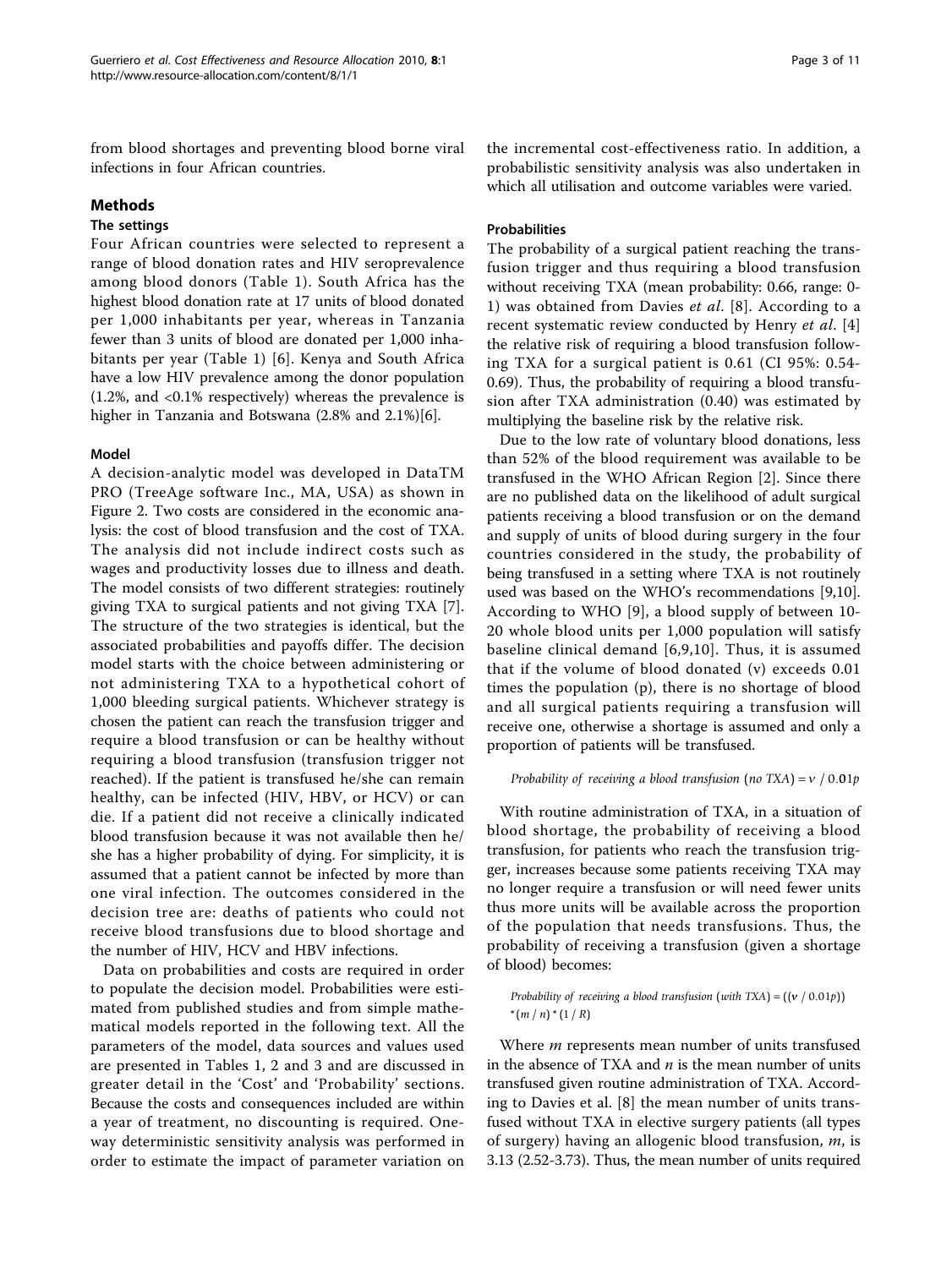<span id="page-3-0"></span>

by a patient who received TXA was estimated by subtracting from  $m$  the estimated reduction in the volume of blood transfused (-1.12 95%CI; -1.59 -0.64)[11].

If patients require on average 3/4 as much blood following TXA, then 4/3 times as many can be transfused using a fixed total number of units. R is the relative risk of a surgical patient requiring a transfusion given routine administration of TXA (0.61 95%CI: 0.54-0.69) [[4](#page-10-0)]. Thus, if half as many require transfusion following TXA, the proportion that can be transfused doubles. The probabilities of being transfused with and without TXA are reported by country in Table [2.](#page-4-0) In Botswana and South Africa, where the donation rate is relatively

Table 1 Donation rate and HIV prevalence by country<sup>a</sup>

| Country         | <b>Donation</b><br>rate <sup>b</sup> | Percentage of blood collections reactive<br>to HIV |  |  |  |
|-----------------|--------------------------------------|----------------------------------------------------|--|--|--|
| Botswana        | 11.6                                 | 2.1                                                |  |  |  |
| South<br>Africa | 17.0                                 | 0.1                                                |  |  |  |
| Tanzania        | 27                                   | 2.9                                                |  |  |  |
| Kenya           | 3.3                                  | 12                                                 |  |  |  |

a Source data[[6](#page-10-0)]

b Donation rate per 1,000 inhabitants per year (2007 values)

high, the administration of TXA does not increase the likelihood of being transfused. However, in countries such as Tanzania and Kenya, which have very low donation rates, the probability more than doubled (Table 1 and [2\)](#page-4-0)[\[6\]](#page-10-0).

No studies were found that reported the probability of death among elective surgical patients in Africa. According to the meta-analysis of international studies conducted by Davies et al. [[8](#page-10-0)] the probability of death for elective surgical patients in high income countries (HICs) is 0.03 (95% CI 0.00-0.21). In order to account for the higher underlying mortality rate of the SSA region, the HICs surgery mortality rate was adjusted according to the following equation:

*Probability of dying from surgery in SSA* = (*probability of dying from surgery in HICs mean probability of dying in HICs*) + baseline mortality rate in SSA for adults (15 – 60 *years* )

The estimated probability of dying in SSA is 0.06 [[8,12\]](#page-10-0). In a one way sensitivity analysis, this value was assumed to range between 0.04 and 0.11, with the lower figure representing the underlying probability of dying in sub-Saharan Africa, and the upper figure calculated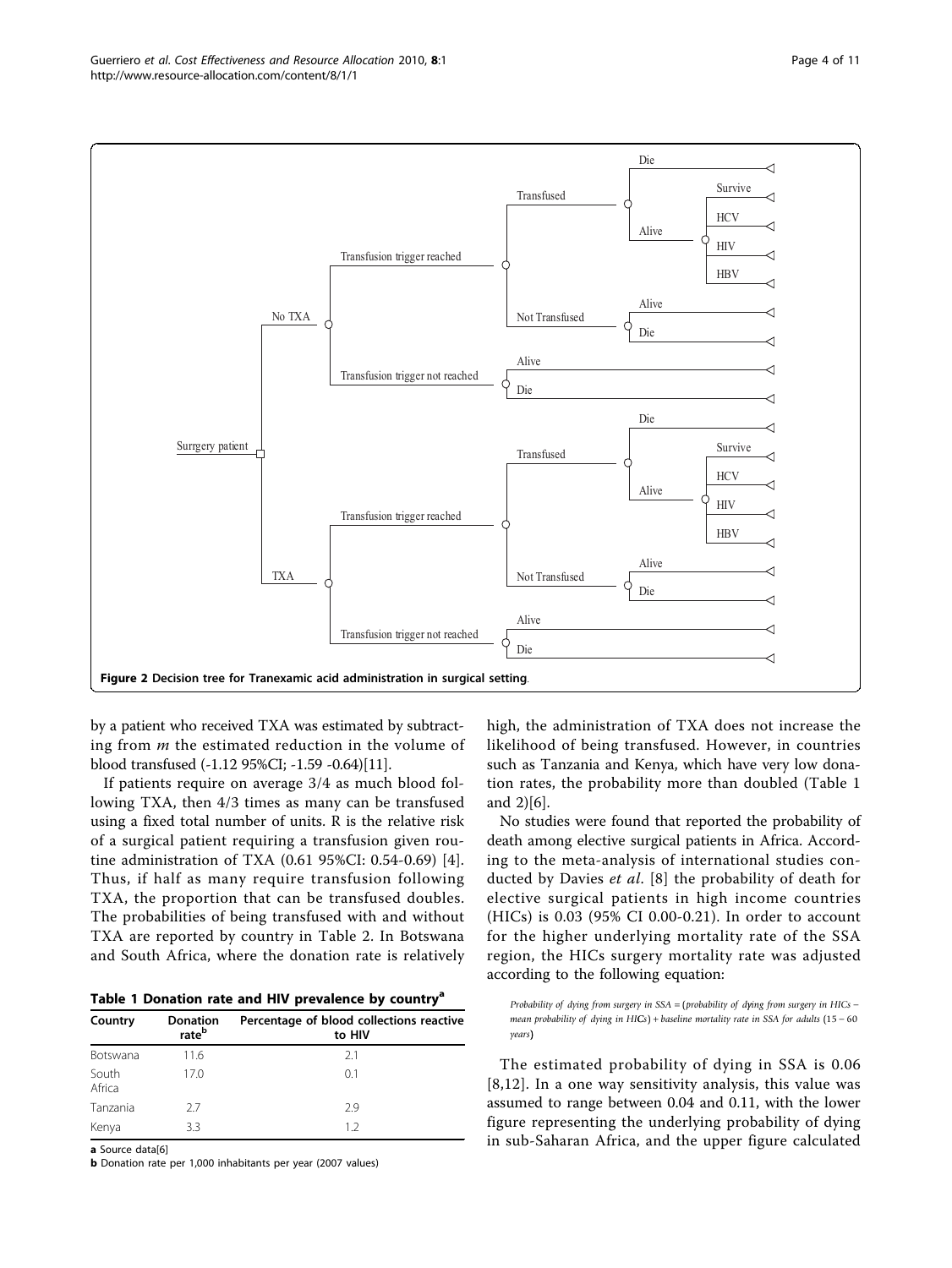<span id="page-4-0"></span>

|  |  | Table 2 Probabilities used to populate the model |  |  |  |  |  |
|--|--|--------------------------------------------------|--|--|--|--|--|
|--|--|--------------------------------------------------|--|--|--|--|--|

| <b>Parameters</b>                                                                   |              | <b>NO TXA</b>     | <b>TXA</b>        |
|-------------------------------------------------------------------------------------|--------------|-------------------|-------------------|
| Probability of reaching the transfusion trigger                                     |              | $0.66(0-1)$       | $0.40(0-0.66)$    |
| Probability of being transfused                                                     | Botswana     |                   |                   |
|                                                                                     | Kenya        | 0.33              | 0.86              |
|                                                                                     | Tanzania     | 0.27              | 0.70              |
|                                                                                     | South Africa |                   |                   |
| Probability of death for a surgical patient in Africa                               |              | $0.06(0.04-0.11)$ | $0.06(0.04-0.11)$ |
| Probability of death for anaemic surgical patients who did not receive transfusions |              | $0.45(0.06-0.91)$ | 0.45 (0.06-0.91   |

using the above mentioned formula and Davies' upper estimate [[8\]](#page-10-0).

Several studies conducted in SSA have shown that between 16 to 71% of deaths from maternal haemorrhage are due to lack of blood [\[13\]](#page-10-0). Nevertheless, no studies were found on death rates of surgical patients in Africa who did not receive clinically indicated blood transfusions. The only data available in the literature come from a cohort study of adults admitted for surgery in the US who refused blood transfusions for religious reasons [\[14](#page-10-0)]. This study estimated that the odds of death for a patient with a postoperative Hb of  $\leq 8$  g/ dl increased 2.5 times (95% CI: 1.9-3.2) for each gram decrease in haemoglobin[14]. In SSA due to the high risk of infections and the lack of blood, patients are usually transfused when their haemoglobin level (Hb) is 5 g/dl or below. Using the relationship estimated by Carson et al. [[14](#page-10-0)] a surgical patient in SSA who does not receive a necessary blood transfusion has an estimated probability of dying of 0.45% (95% CI:0.0 to 0.91).

The per-unit risk of HIV, HBV and HCV infections in the four target countries was obtained using a risk model developed by Jayaraman et al. [[15\]](#page-10-0) where the probability of being HIV, HBV and HCV infected per single unit of blood in each country was estimated according to the formula:

*p*(infection) = risk of infected units entering blood supply \* infectivity risk \**risk of a subsceptibl e person receiving contaminated unit*

| Table 3 Prevalence of HBsAg and HCV by country. |  |  |  |  |  |  |  |
|-------------------------------------------------|--|--|--|--|--|--|--|
|-------------------------------------------------|--|--|--|--|--|--|--|

|                 |           |      | <b>TTI</b> prevalence |           |  |
|-----------------|-----------|------|-----------------------|-----------|--|
| Country         | Reference | Year | <b>HBsAg</b>          | Anti HCv  |  |
| <b>Botswana</b> | $[2]$     | 2004 | 0.05                  | <b>NA</b> |  |
| South Africa    | $[2]$     | 2004 | 0.05                  | <b>NA</b> |  |
| Kenya           | $[2]$     | 2004 | 0.042                 | <b>NA</b> |  |
|                 | [39]      | 1999 | 0.039                 | 0.018     |  |
| Tanzania        | [40]      | 2006 | 0.048                 | <b>NA</b> |  |
|                 | $[41]$    | 2006 | 0.088                 | 0.015     |  |
|                 | [42]      | 2007 | 0.053                 | 0.055     |  |

NA: not available

The risk of an infected unit entering the blood supply is estimated using prevalence of infection in donors, screening coverage and test sensitivity. The infectivity risk is the probability of developing HIV, HBV or HCV after receipt of a contaminated unit of blood. The risk of a susceptible person receiving a blood transfusion is dependent on the prevalence of infection in the recipient population.

Assuming that each unit of blood transfused comes from a different donor, administering TXA would reduce both the units of blood required per transfusion and the probability  $P_t$  of acquiring HIV, HBV and HCV infection through a blood transfusion [[4,16\]](#page-10-0).

$$
P_t = 1 - (1 - p)^u
$$

Where  $p$  is the probability of being HIV, HBV or HCV infected *per unit* and  $u$  is the number of units transfused with and without TXA [\[16\]](#page-10-0). The average number of units transfused (3.13 units), when TXA is not given, was taken from the study conducted by Davies et al. [\[8\]](#page-10-0) while the number of units transfused, when TXA is given (2.01), was calculated using Henry et al. [[4\]](#page-10-0) results on the effectiveness of TXA in reducing volume of blood transfusion. The HIV prevalence in donors was obtained from the PEPFAR latest release [\[6](#page-10-0)]. Data on the HBV and HCV prevalence among blood donors was obtained from a systematic literature review. In Tanzania and Kenya, where more than one estimate of HCV and HBV prevalence was available from the literature, an average of the available values was used to populate the model (Table 3). No data regarding the HCV prevalence in both South Africa and Botswana were retrieved.

# Costs

All costs are reported in 2007 International dollars (\$). Two cost items are considered in the analysis: the cost of blood transfusions and the cost of giving TXA.

The cost of providing a unit of blood in Africa from a health and social service perspective depends on the type of system established to provide blood transfusions [17]. Where centralised transfusion services have been established the final cost of producing one unit of blood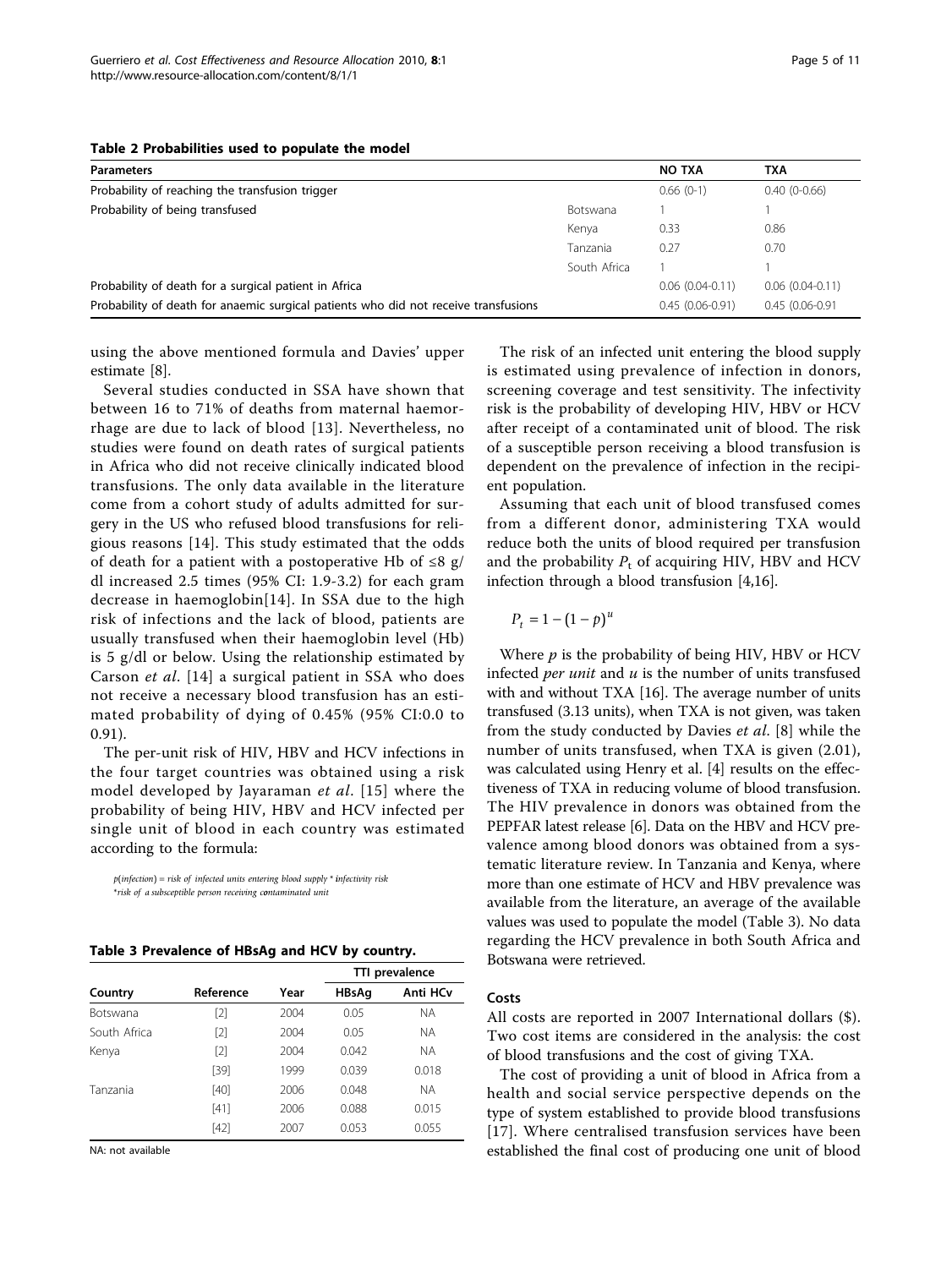is higher than for a hospital based service because of the higher cost of recruiting, screening and distributing blood to individual hospitals throughout the country [[17\]](#page-10-0). It has been estimated that costs associated with donor recruitment account for half of the budget of centralised transfusion services[17]. In a hospital based service, on the other hand, the cost of recruiting donors is shifted to the families of the patient that donate the blood or purchase it on the black market [[17\]](#page-10-0). The cost of one unit of blood in Kenya, which relies on a hospital-based service, was assumed to be \$15.60 (in 2007 prices) [\[18,19\]](#page-10-0) because of a lack of country-specific data. A cost of \$57.10 was assumed for Tanzania, South Africa and Botswana as these three countries have successfully introduced centralised blood transfusion services with 100% of voluntary donations [\[1,17,18](#page-10-0)].

Administering TXA to elective surgical patients is an inexpensive and easy intervention[[20\]](#page-10-0). The time required to administer TXA and observe the patient is short (maximum 15 minutes) and no additional training is required to administer the drug (IV administration is a routine procedure for qualified nurses). Also the supplies required to administer TXA (e.g. 10 mL syringe, 100 ml bag of saline, large gauge needle) are likely to be available and affordable even in limited resource setting. Thus, the assumed costs in the present analysis were \$2 and \$3 for TXA administration and supplies respectively. The main cost item of the intervention is the drug cost per ampoule of TXA. The cost of TXA might vary by country and by producer [[20](#page-10-0)-[22\]](#page-10-0). Also the dosage needed to prevent fibrinolysis is not well established[\[4,23\]](#page-10-0). Horrow et al. [[24](#page-10-0)] observed that a dose of 10 mg/kg of TXA followed by 1 mg/kg/hour is effective in decreasing bleeding among surgical patients and that larger doses did not provide any additional haemostatic benefit. As a result, a fixed dose of 2 gram intravenously infused was assumed. In previous trials, it has been observed that this dosage would be efficacious for both larger patients (>100 kg) but also safe in smaller patients (<50 kg) without adverse events[25].

Overhead costs associated with storage, distribution, and inventories were assumed to be zero. TXA is thermally stable and does not require specific storage conditions. Thus, storage and distribution costs per intervention are negligible [\[5](#page-10-0)].

The global cost of TXA (Cyklokapron® Pfizer) was obtained from the British National Formulary and converted to 2007 \$ using the purchasing power parity exchange rate [[26,27](#page-10-0)].

The overall cost of administering a dose of TXA is estimated to be \$13 (made up of a drug cost of \$8, staff time \$2 and supply cost \$3).

### Handling of uncertainty

Univariate deterministic analyses were performed to investigate the impact of selected model parameters on the cost effectiveness of TXA in each of the four countries. As the probability of requiring a blood transfusion without TXA can vary according to the type of surgery, the age of the patient and the adoption of a restrictive transfusion trigger, a broad range of values between 0 and 1 were explored [[8](#page-10-0)]. The relative risk of requiring a blood transfusion with TXA versus no TXA was varied between 0.54 and 0.69 following Henry et al. [[11](#page-10-0)]. The probability of death for a surgical patient requiring and not receiving a blood transfusion was estimated to range between 0.75 (assuming that the patient has a Hb value as low as 3 g/dl) and 0.15 (for patients who are moderately anaemic, Hb = 7 g/dl)[14]. One way sensitivity analysis was also performed to explore how cost effectiveness changed according to the probability of death for a surgical patient (0.04-0.11) and for the number of units transfused to a surgical patient without TXA (2.52-3.73) [[8](#page-10-0)].

In order to account for the potential differences in TXA prices across countries, we use a range of values obtained from the published literature to explore the cost-effectiveness of TXA for different TXA prices in a one way deterministic analysis [\[28\]](#page-10-0). The lowest price considered \$3.13 (2007 prices), came from a study conducted in Spain that estimated the effectiveness of TXA administration during total knee arthroplasty. The highest value, \$44 (2007 prices) was retrieved from an American study on the use of antifibrinolytic agents in surgery for congenital heart disease [[22,29\]](#page-10-0). The cost of a unit of blood was assumed to range between \$15.60 (cost of a unit of blood in a hospital based blood system in Africa) and \$262 (cost of a unit of red cells in high income countries)[19,[30](#page-10-0)].

A further sensitivity analysis assuming no blood shortage in any the four countries was performed to investigate the effectiveness of TXA in preventing blood borne infection.

A probabilistic approach was adopted in order to assess the impact of the uncertainty more accurately. The beta, gamma and lognormal distributions were chosen for probability, cost and relative risk parameters respectively, following the suggestions of Briggs et al. [\[31\]](#page-10-0). Monte Carlo simulations were conducted to generate 1,000 samples from the parameter probability distributions [[31](#page-10-0)]. The incremental cost  $(AC)$ , incremental effectiveness (ΔE) and the incremental net benefit of TXA versus no TXA were calculated for each of the Monte Carlo simulations according to the following formula:[31]

*Incremental net benifit*  $(INB) = \lambda * \Delta E - \Delta C$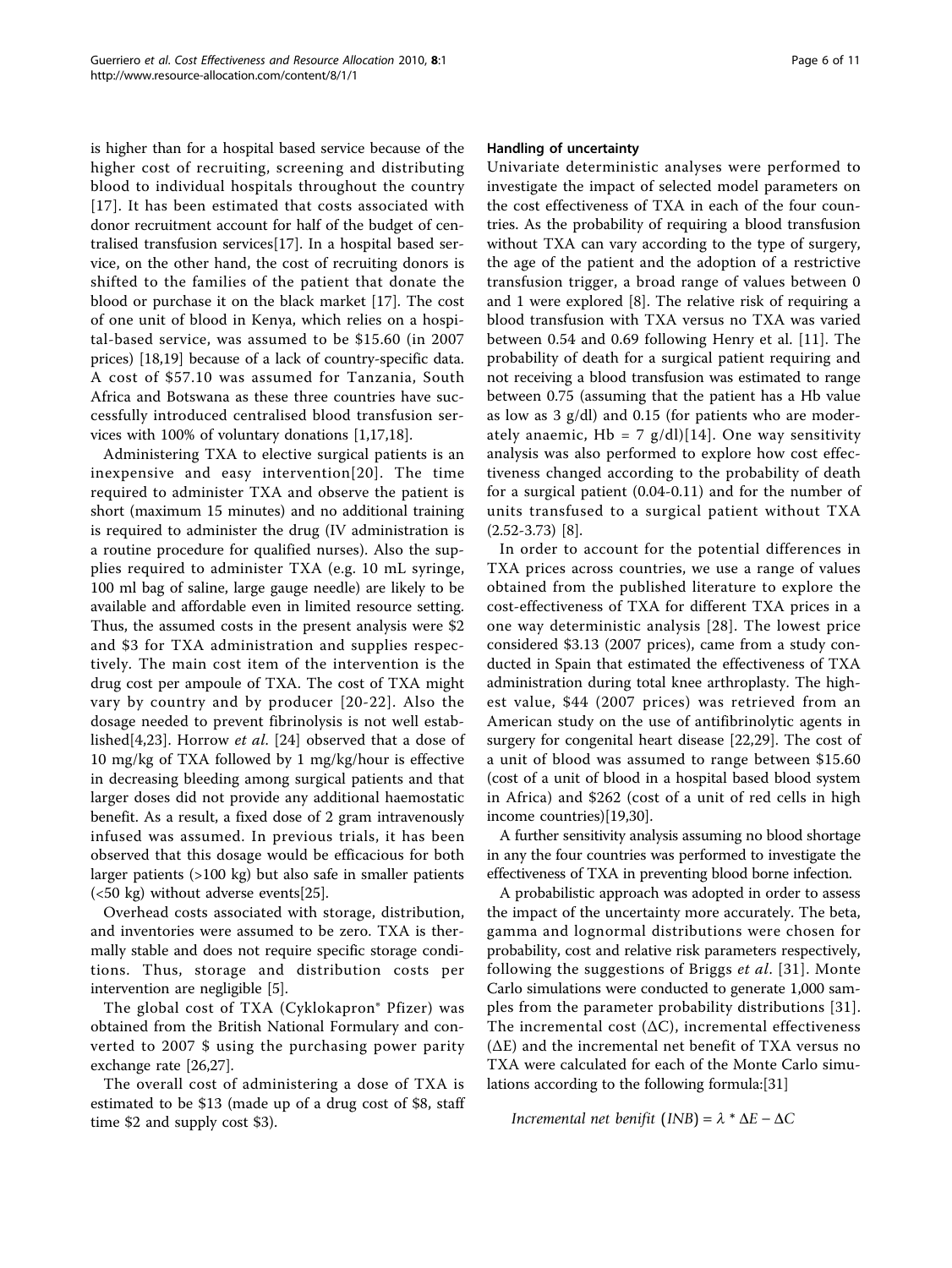Where  $\lambda$  is the willingness to pay for a unit change in the outcome (e.g. lives saved). Cost-Effectiveness Acceptability Curves (CEACs) show the probability that the intervention is cost effective, given the range of monetary value the policy maker is willing to pay for a particular unit change in the outcome [[31](#page-10-0)]. CEACs plot the proportion of simulations for which the incremental net benefit of giving TXA versus no TXA is greater than zero (the intervention is cost effective) for a willingness to pay range of \$0 to \$1,000.

# Results

#### Base case analysis

The effectiveness of the intervention varies across countries and depends on the probability of receiving blood with and without the routine use of TXA (Table [2\)](#page-4-0). The overall number of lives saved with TXA versus no TXA is given by the difference in the number of deaths with and without TXA per 1,000 patients. The number of deaths with and without TXA is the is the sum of three elements: deaths of those patients who need a blood transfusion and do not receive it, deaths of patients who need a blood transfusion and receive one, and deaths of patients who did not need a transfusion (die from surgery-related conditions). In Botswana and South Africa, where every patient who needs blood is transfused, the administration of TXA is not lifesaving. In Kenya, where the probability of receiving a blood transfusion despite receiving TXA is 33%, the administration of TXA saves 150 lives per 1,000 patients compared to the do-nothing scenario (Table [4\)](#page-7-0). In Tanzania, TXA is also life saving but the effect is slightly lower with 140 lives saved. According to the present model TXA does not prevent blood-borne viral infections in countries where there is a blood shortage since any blood saved from giving TXA is reallocated to other patients. However, giving TXA in countries where blood is not tested for all viral infections can avert new cases of blood-borne infections. In Botswana, the administration of TXA can avert one HIV case and four HBV infections per 1,000 patients since TXA reduces both the total number of blood transfusions administered in the country and the probability of being infected per blood transfusion. TXA did not prevent HIV in South Africa because the probability of acquiring HIV is very low, less than 1%, even if patients do not receive TXA. However, based on our model, the use of TXA can prevent one case of HBV per 1,000 patients in this setting.

The incremental cost of administering TXA in countries where there is blood shortage is \$13,000 for 1,000 patients (Table [4](#page-7-0)). Thus, the estimated incremental cost per life saved is \$87 and \$93 for Kenya and Tanzania respectively. However, in South Africa and Botswana, where adequate availability of blood ensures access to transfusion for every surgical patient, use of TXA could save \$59,000 per 1,000 patients since a lower number of transfusions will be performed (Table [4](#page-7-0)).

#### Sensitivity analysis assuming no shortage of blood

Assuming no shortage of blood in Tanzania, the country with the highest percentage of HIV seropositive blood donations two HIV infections, five HBV infections and thirty-four HCV infections are averted per 1,000 surgical patients who received TXA compared with the no TXA scenario. In Kenya, if blood was available for all patients, the administration of TXA would result in the prevention of four HBV infections and eighteen HCV infections per 1,000 surgical patients.

#### One-Way sensitivity analyses

Many parameters used in the model were based on assumptions, or were calculated through equations, using the limited data available from literature. Since these parameters can vary both between and within countries, we performed extensive one-way sensitivity analyses to examine how the cost-effectiveness of TXA is affected by changes in the input values (Table [5\)](#page-7-0).

As shown in Table [5](#page-7-0), the results for Botswana and South Africa are identical. In both the countries, all patients needing a blood transfusion receive one. In all four countries the probability of requiring a blood transfusion without TXA has the greatest impact on the cost effectiveness of TXA. If no-one requires a transfusion, giving TXA increases costs by \$13,000 (the cost of administering TXA to 1,000 patients). For the case in which everyone requires a transfusion, TXA is cost saving in Botswana and South Africa (-\$97,000 per 1,000 patients) and life saving in Tanzania and Kenya (incremental cost per additional life saved \$63 and \$58).

Changes in the probability of death for an anaemic patient who does not receive a blood transfusion also affects model outcomes. The higher the probability of death for those not receiving a transfusion, the lower the incremental cost per life saved of administering TXA on a routine basis to surgical patients. Assuming that patients not receiving transfusions are moderately anaemic  $(7 \text{ d}l/g)$ , the incremental cost per life saved of administering TXA is \$380 and \$416 for Kenya and Tanzania respectively. However, if all the patients requiring transfusion are severely anaemic (4-3 g/dl), this value decreases to approximately \$50 per life saved [[14\]](#page-10-0).

The incremental cost per life saved is also sensitive to the cost of TXA. Assuming a cost of \$3.13, the incremental cost per life saved is \$54 in Kenya and \$59 in Tanzania. With a TXA cost of \$44, the cost per life saved increases to \$327 and \$350. In both Botswana and South Africa, TXA is always cost saving regardless of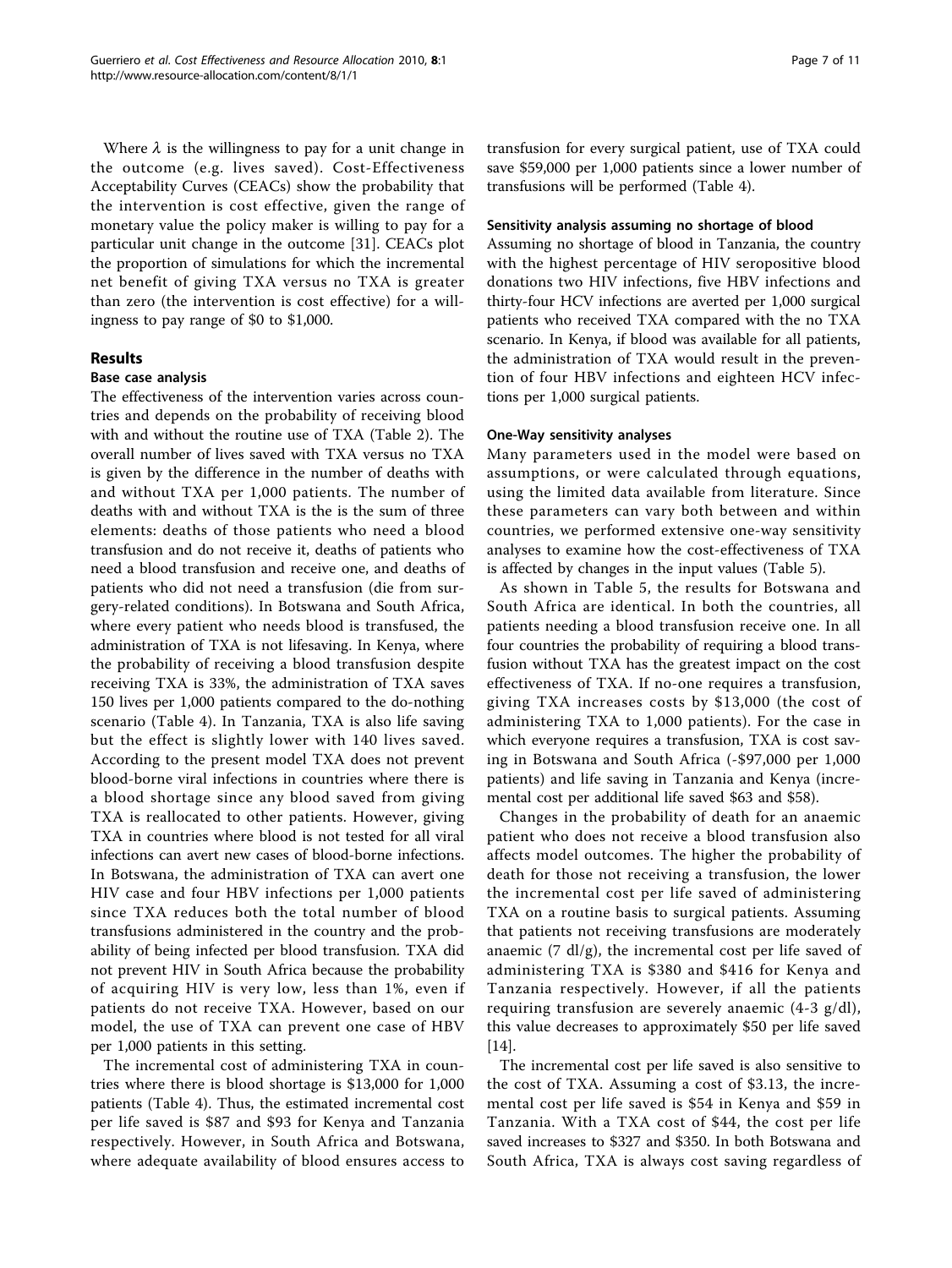| Countrv      | Incremental cost <sup>a</sup> | Lives saved with TXA | Incremental cost per life saved |
|--------------|-------------------------------|----------------------|---------------------------------|
| Botswana     | $-$ \$59,000 $^{\circ}$       |                      | Dominant strategy               |
| Kenya        | \$13,000 <sup>b</sup>         | 150                  | \$87                            |
| South Africa | $-559.000b$                   |                      | Dominant strategy               |
| Tanzania     | \$13,000 <sup>b</sup>         | 140                  | \$93                            |

<span id="page-7-0"></span>

|  | Table 4 Cost per life saved per 1,000 surgical patients |  |  |  |
|--|---------------------------------------------------------|--|--|--|
|--|---------------------------------------------------------|--|--|--|

a All costs are in 2007 prices

**b** rounded to the nearest thousand

the price of the intervention. In those countries where there is a shortage of blood, variations in the cost of the blood do not affect the cost effectiveness of TXA since the same amount of blood will be transfused overall.

The cost-effectiveness of administering TXA is also relatively sensitive to changes in the probability of death for surgical patients in SSA. Holding other variables constant, the incremental cost per life saved increases as the probability of death among surgical patients increases. Ranging from \$83 and \$88 per life saved, assuming a probability of death of 0.04%, to \$100 and \$108 assuming a probability of death of 0.11%. Both the

Table 5 One way sensitivity analyses results

Relative Risk reduction of requiring a blood transfusion with TXA and the number of units transfused without TXA affect the model results. However, independent of these two parameter changes, TXA remains very cost effective in Tanzania and Kenya and cost saving in Botswana and South Africa.

#### Probabilistic sensitivity analysis

Figure [3](#page-8-0) presents the results of the probabilistic sensitivity analysis. The vertical axis shows the probability of the intervention of being cost-effective given the willingness to pay (WTP) per life saved reported on the

# Kenya Tanzania Botswana South Africa Probability of requiring a transfusion without TXA  $\text{6}^{\circ}$  \$13,000a \$13,000a \$13,000a \$13,000a \$13,000a \$13,000a \$13,000a \$13,000a \$13,000a \$13,000a \$13,000a \$13,000a \$13,000a \$13,000a \$13,000a \$13,000a \$13,000a \$13,000a \$13,000a \$13,000a \$13,000a \$13,000a \$1  $100\%$   $-597,000^{\text{a}}$   $-597,000^{\text{a}}$   $-597,000^{\text{a}}$ Probability of death for a patient not receiving transfusion  $75\%$   $5380^{\rm b}$   $5416^{\rm b}$   $-559,000^{\rm a}$   $-559,000^{\rm a}$   $-559,000^{\rm a}$  $15\%$   $550^{\circ}$   $553^{\circ}$   $-559,000^{\circ}$   $-559,000^{\circ}$   $-559,000^{\circ}$ Cost of TXA  $$54<sup>b</sup>$   $$54<sup>b</sup>$   $$564,000<sup>a</sup>$   $$64,000<sup>a</sup>$   $$64,000<sup>a</sup>$  $$327<sup>b</sup>$   $$350<sup>b</sup>$   $$-$23,000<sup>a</sup>$   $$-$23,000<sup>a</sup>$ Cost of one unit of blood \$15.6  $$87^{\rm b}$$   $$93^{\rm b}$$   $$56,000^{\rm a}$$   $$56,000^{\rm a}$$   $$56,000^{\rm a}$$  $$262$   $$37<sup>b</sup>$   $$93<sup>b</sup>$   $$316,000<sup>a</sup>$   $$316,000<sup>a</sup>$ Probability of death for a surgery patient in SSA  $11\%$   $-559,000^a$   $-559,000^a$   $-559,000^a$   $-559,000^a$  $4\%$   $4\%$   $-559,000^{\text{a}}$   $-559,000^{\text{a}}$   $-559,000^{\text{a}}$ RR of requiring transfusion with TXA vs. no TXA  $578^{\rm b}$   $588^{\rm b}$   $-564,000^{\rm a}$   $-564,000^{\rm a}$   $-564,000^{\rm a}$  $0.69$  -\$52,000<sup>a</sup> -\$52,000<sup>a</sup> -\$52,000<sup>a</sup> -\$52,000<sup>a</sup> -\$52,000<sup>a</sup> Number of units transfused without TXA  $2.52$   $5105$   $536,000^a$   $5-36,000^a$   $5-36,000^a$   $5-36,000^a$ 3.73  $3.73$   $5.81,000^a$   $5.81,000^a$   $5.81,000^a$   $5.81,000^a$

a rounded to the nearest thousand

**b** Incremental cost per life saved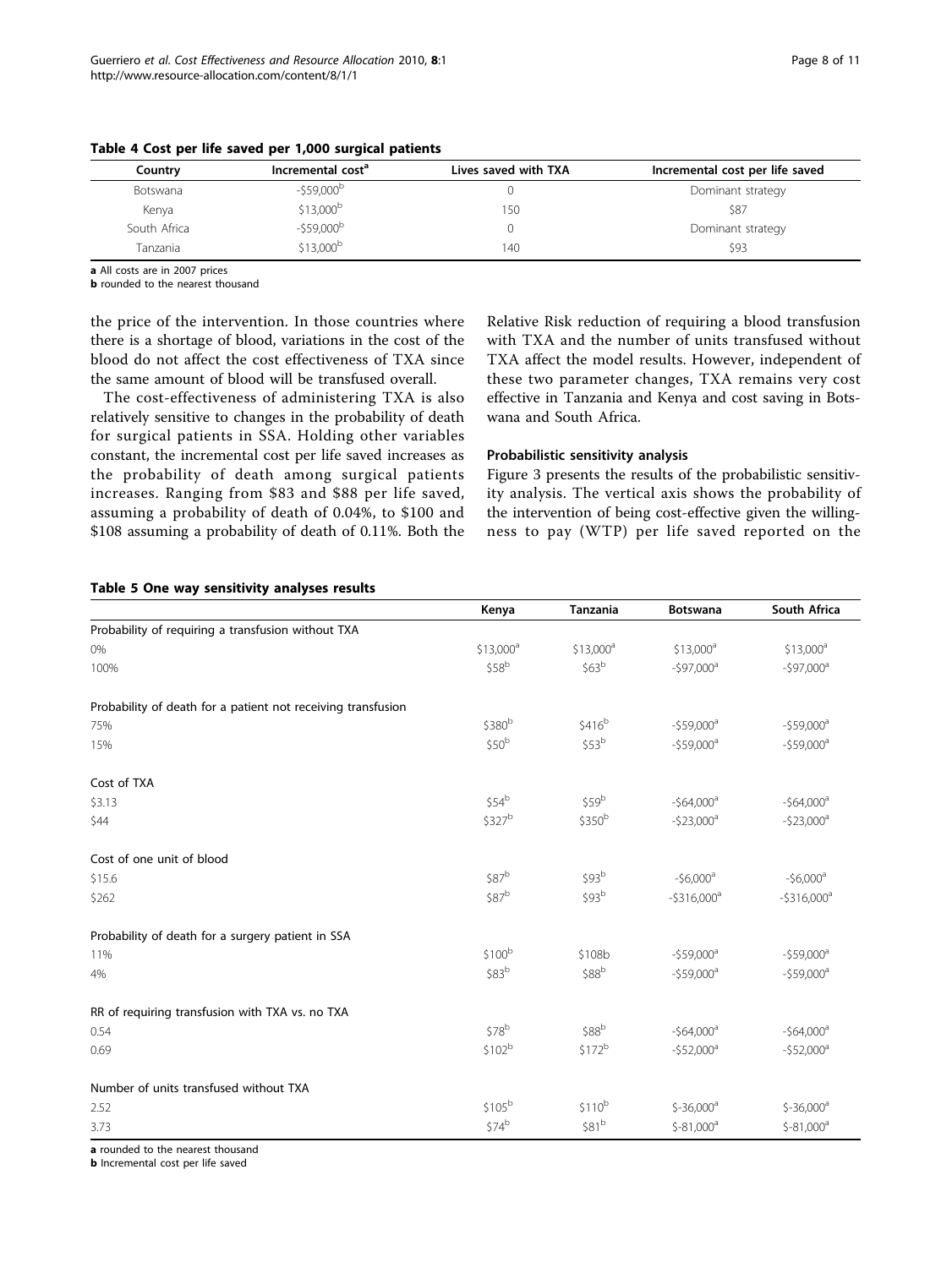<span id="page-8-0"></span>horizontal axis. The probability that the intervention is cost saving is indicated by the point where the CEAC cuts the vertical axis since a zero value for  $\lambda$  implies that the policy maker places no value on lives saved. Thus in Botswana and South Africa, routine use of TXA is expected to be cost-saving for all of the potential combinations of parameters considered in this analysis. Whereas, in Kenya and Tanzania, the routine use of TXA has a zero probability of being cost effective when the WTP per life saved is zero; this value rises to 0.7 for a WTP per life saved higher than \$100 and reaches a plateau above 0.9 for a WTP higher than \$400.

# Discussion

The routine administration of TXA in bleeding elective surgical patients could be life saving in countries such as Kenya and Tanzania where there is a shortage of blood because more blood will be available for those who need it. In countries where blood is readily available, such as South Africa and Botswana, the use of TXA is likely to be cost saving because the savings from reducing the number of blood transfusions needed exceed the cost of administering TXA routinely to bleeding surgical patients. In addition, where there is no blood shortage, the administration of TXA decreases the risk of transfusion-transmitted viral infections because fewer units of blood will be transfused. Therefore, independent of the cost-effectiveness threshold for adopting a health care intervention, administering TXA is a dominant strategy in countries where blood transfusions are readily available.

There is reliable evidence from randomised controlled trials that the administration of TXA to bleeding elective surgical patients reduces the need for blood transfusions and reduces the amount of blood transfused [[4](#page-10-0)]. Kenya, Botswana, Tanzania and South Africa were selected in order to evaluate how the cost effectiveness of administering TXA to bleeding surgical patients varies according to country-specific circumstances, specifically different blood donation rates and HIV seroprevalence [[6](#page-10-0)]. Even in countries where there is a shortage of blood, TXA is a highly cost-effective intervention. According to the Commission of Macroeconomics and Health [[32](#page-10-0)], in the context of developing countries a very cost effective intervention would avert one disability adjusted life year (DALY) for less than the average per capita income for a given country or region. The estimated cost per life saved is \$93 and \$83 in Tanzania and Kenya respectively. Thus, assuming that a surgical patient whose life was saved due to TXA administration survives for even one year (in perfect health) the cost per DALY averted resulting from using

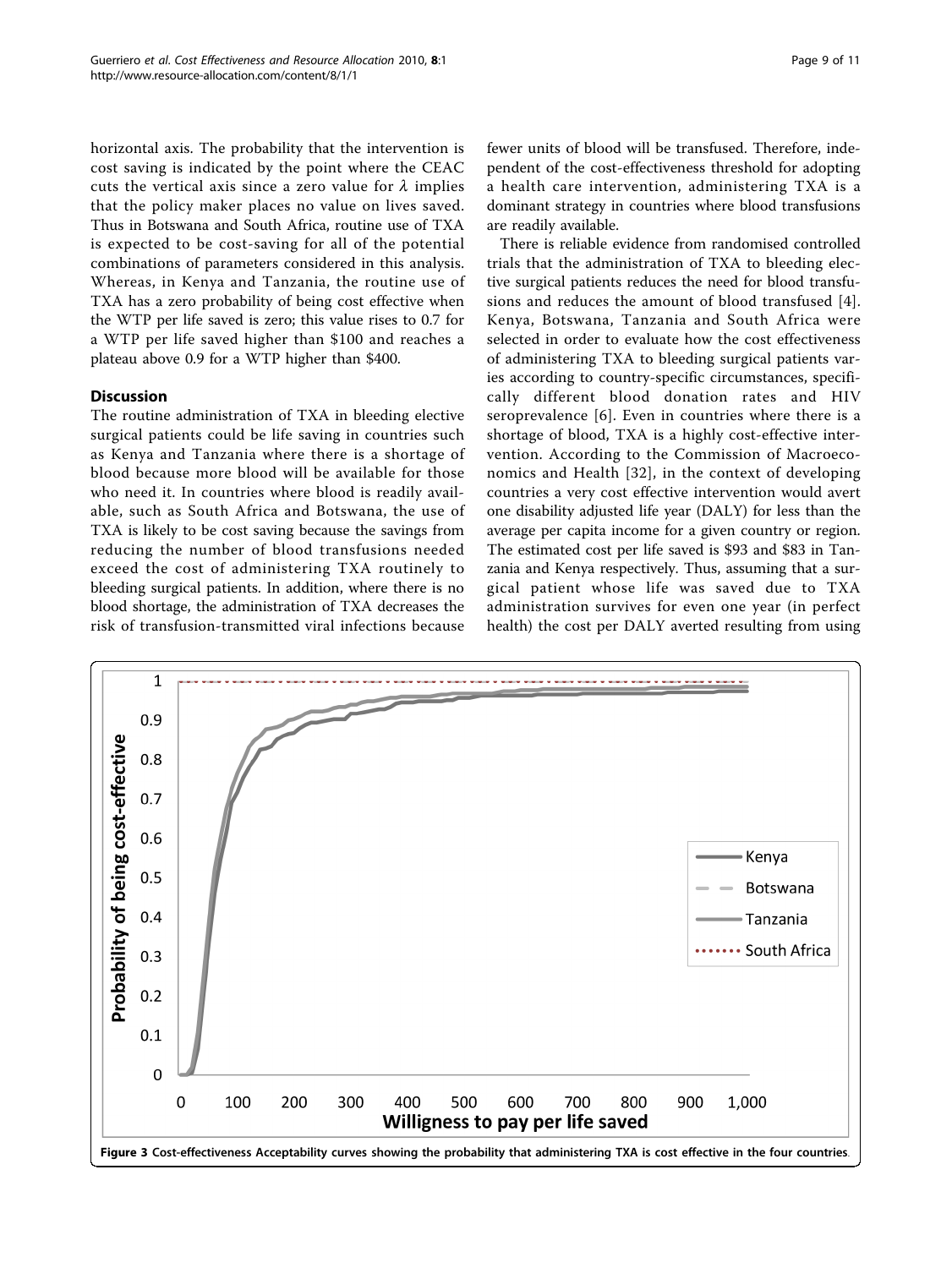TXA would be well below the average per capita income of Tanzania (\$400) and Kenya (\$680) [\[33\]](#page-10-0).

However, there are important limitations to the data used in the model and these need to be taken into account when interpreting the findings. Several model parameters were not available in the literature and were estimated indirectly through equations which made several strong assumptions. For example, it was assumed that the blood savings arising from use of TXA would be re-distributed among other surgical patients and not used to treat other patient groups requiring blood transfusions. Also the model did not account for intra-country variation in healthcare infrastructure. In rural areas for instance, the probability of death for a surgical patient and the probability of being HIV, HBV and HCV infected may be higher as both qualified personnel and reagents for blood screening are less likely to be available. Another potential limitation is that the risk of being transfused and the risk reduction driven by TXA were taken from studies conducted in developed countries [[4](#page-10-0),[8\]](#page-10-0). In particular, since the rate of preoperative anaemia among surgical patients in SSA is higher than in HICs, it is likely that the present study is underestimating the risk of being transfused and so the potential benefit of administering TXA. According to the metaanalysis conducted by Henry et al. [[4\]](#page-10-0) TXA there is no reliable evidence that TXA is associated with an increased risk of adverse events such as myocardial infarction (RR 0.96 95%CI 0.48 to1.90), increased risk of stroke (RR 1.25 95%CI 0.47 to 3.31) and thrombotic (RR 0.77 95%CI 0.37 to1.61) events in HICs. However, it is unclear if this may also be the case in elective surgical patients in SSA. Cost estimates could also have been a source of error in our model.

The analysis did not account for the potential cost savings for surgical patients arising from TXA administration. For example, in those African countries, such as Mozambique, where the cost for blood transfusion services is recovered from the beneficiaries of the transfusion, TXA administration would reduce the financial burden for the patients [\[34\]](#page-10-0).

The epidemiological transition in Africa is moving the demand for surgery to conditions similar to those observed in developed countries. Especially in the urban areas, where the change in life expectancy and health behaviours occur at a faster pace, the higher incidence of non communicable diseases will contribute to an increased demand for elective surgical procedures. Ischemic heart disease, which is the most common cause of cardiac surgery, now ranks 8<sup>th</sup> among the causes of death in SSA and is already the leading cause of death among the elderly (>60 years) [[35](#page-10-0)]. For example, it was estimated that ischemic heart disease alone accounted for 13660 deaths in Kenya and 27013 in South Africa in 2002 [[35\]](#page-10-0). Another cause of elective surgery (e.g. hip replacement), rheumatoid arthritis, once considered a rarity in SSA, has now become a common disease in many countries [\[36\]](#page-10-0).

This study evaluates the cost-effectiveness of administering TXA among elective surgical patients in general without distinguishing between different types of surgery (e.g. cardiac surgery, orthopaedic surgery). This is justified since according to the meta-analysis conducted by Henry et al. [[11](#page-10-0)] TXA shows similar effectiveness in reducing both the risk and the volume of blood transfused across all the types of elective surgery. In order to account for the difference in the risk of receiving a blood transfusion (with and without TXA) between types of surgery and between countries, extensive one way sensitivity analyses have been performed.

As this was a simulation study, the data to populate the model came from different sources and settings, which could have affected the parameter estimates. It is possible that TXA may also reduce mortality (RR 0.60, 95% CI: 0.32-1.12) and the risk of re-operation for bleeding (RR 0.67, 95% CI: 0.41-1.09) [[11](#page-10-0)]. Although both these outcomes were not statistically significant, it would be important to consider them in future studies evaluating TXA cost effectiveness. Finally, as no data were found for the HCV prevalence among the donor population in both South Africa and Botswana, it was not possible to estimate whether in these two countries administration of TXA would lead to a reduction in the number of HCV infections transmitted through blood transfusions.

According to Ozgediz and Riviello [[37](#page-10-0)], although surgical conditions account for 11% of the global burden of diseases, with 25 million disability-adjusted life years in Africa, surgical procedures are "neglected diseases" in LMICs and in particular in sub-Saharan Africa [[37,38](#page-10-0)]. This study has shown that the routine administration of TXA could be a very cost effective intervention for reducing both the cost and the risks associated with surgical procedures requiring blood transfusions in sub-Saharan Africa [[37,38](#page-10-0)]. It has been demonstrated that TXA could be potentially lifesaving in those African countries where there is blood shortage. Moreover, it can also reduce cost and prevent some blood borne infections where blood is readily available.

#### Acknowledgements

We would like to thank Zaid Chalabi for his precious insights on the manuscript.

#### Author details

<sup>1</sup>Department of Public Health and Policy, London School of Hygiene & Tropical Medicine, London, UK. <sup>2</sup>Department of Surgery and Global Health